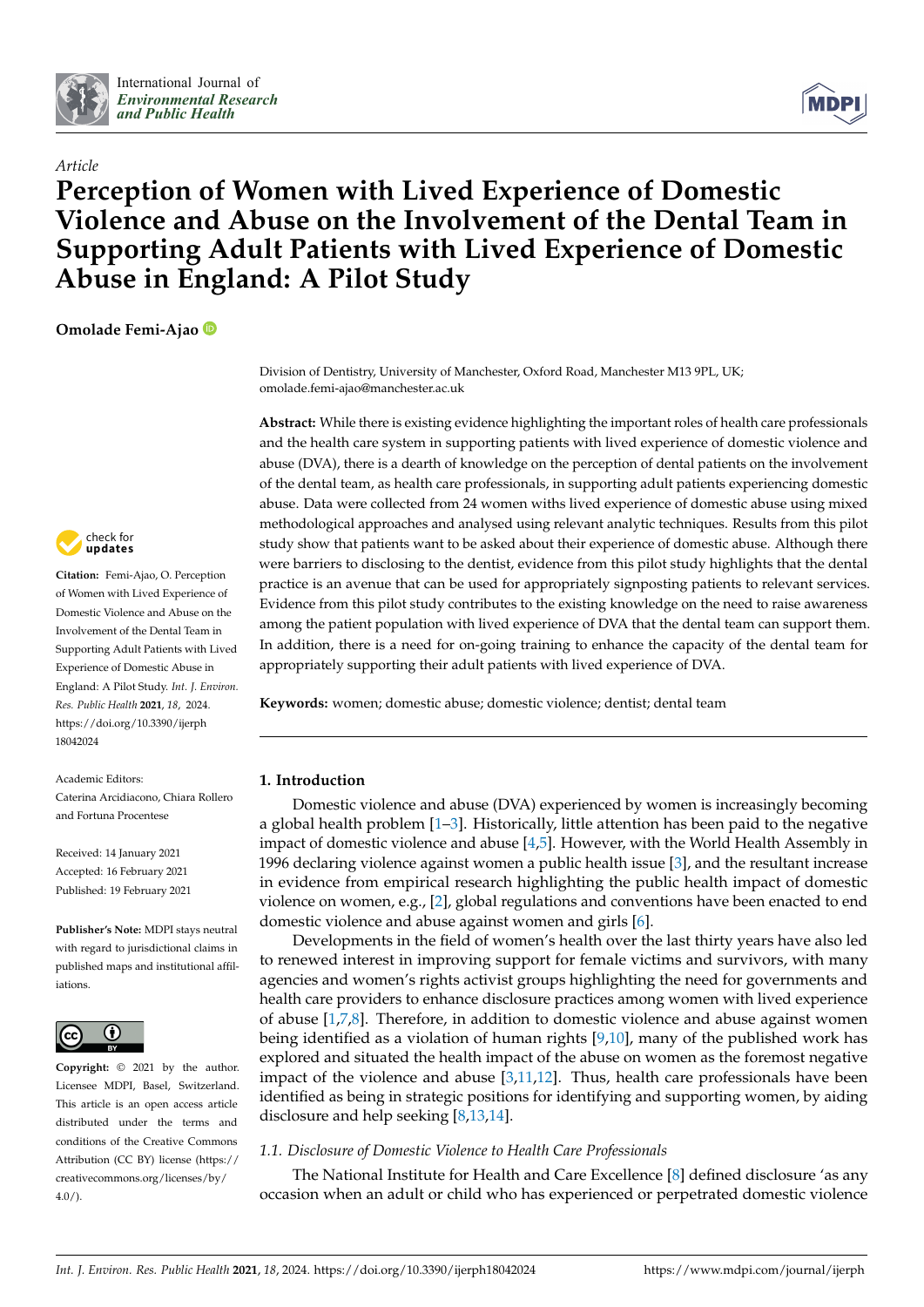or abuse informs a health or social care worker or any other third party' [\[8\]](#page-7-7) (p. 39). While there is existing evidence to support that health care professionals may be in a position to help mitigate the short-term and long-term negative effect of domestic violence and abuse on women through early identification and intervention, especially when presenting with bruises and injuries in an emergency care setting [\[15](#page-7-14)[,16\]](#page-7-15), many of these women have been known to withhold information about their injuries [\[17\]](#page-7-16).

While evidence suggests that some women were able to disclose experiences of domestic violence after being asked by health care professionals in a supportive manner [\[17\]](#page-7-16), it has been reported that health care professionals may miss opportunities to support women, especially where there was a lack of sensitivity in how women presenting with injuries resulting from domestic violence and abuse were asked about their injuries [\[18](#page-7-17)[,19\]](#page-7-18). Thus, conclusions from a systematic review of literature on screening for domestic violence by health care professionals [\[20–](#page-8-0)[22\]](#page-8-1) have highlighted the importance of training health care providers, to facilitate disclosure of domestic violence and abuse within the health care setting, as a necessary step towards identifying women who experience domestic violence in order to offer help and support.

# *1.2. The Present Study*

This pilot study was conducted among women with lived experience of domestic violence and abuse, on their perception of the role of the dental team in supporting adults with lived experience of domestic abuse. Although the National Institute for Care Excellence (NICE) DVA guidelines recommend an active role for health care professionals in identifying, supporting and referring to specialist advocacy services people experiencing DVA [\[8\]](#page-7-7), existing evidence suggests limited engagement of the dental team in appropriately supporting female patients experiencing DVA utilising NHS dental services [\[18](#page-7-17)[,23\]](#page-8-2).

The importance of the dental team in getting involved in supporting adult patients experiencing DVA has been highlighted [\[24](#page-8-3)[,25\]](#page-8-4), particularly as existing evidence has shown that most victims of physical domestic violence sustain dental injuries [\[26\]](#page-8-5) and it has been estimated that 65–75% of violence and abuse involves trauma to the head, neck and facial structures [\[27,](#page-8-6)[28\]](#page-8-7). While there have been some studies conducted among dental care professionals to enhance their capacity for appropriately supporting adult patients with lived experience of DVA [\[24](#page-8-3)[,25,](#page-8-4)[28\]](#page-8-7), there is a dearth of evidence exploring the perception of patients with lived experience of DVA on whether their dental care team should ask them about their lived experience of domestic abuse.

Hence, this present study is important, given existing evidence which suggests that patients with lived experience of DVA may not necessarily feel comfortable disclosing the truth about their injuries [\[29\]](#page-8-8), despite the expertise of the dental team in dealing with such disclosures. It is expected that findings from this study will contribute to the knowledge-base on appropriate strategies for patient engagement in order to ensure the uptake and utilisation of services within dentistry for supporting adult patients with lived experience of DVA.

#### **2. Methods**

A mixture of qualitative and quantitative data collection approaches was used in this pilot study, which was based on a cross-sectional study design [\[30\]](#page-8-9). Cross-sectional study design has been shown to be cost effective and safe for use in studies exploring traumatic life events [\[31\]](#page-8-10). As operationalised in this pilot study, study participants were only contacted once to complete the study questionnaire. This ensured reduced opportunity for women to relive the trauma of their DVA experience, and it also resulted in practical use of staff members' time, while facilitating the data collection process. The use of mixed methods in cross-sectional studies has been shown to enhance the data collection and process, with a subsequent impact on the analysis and interpretation of data generated [\[32\]](#page-8-11). While there are disadvantages of using a cross-sectional study design, considering that data are collected at one time point [\[30\]](#page-8-9), it is a useful research design for conducting pilot studies, as evidence generated can serve as the basis for developing other research studies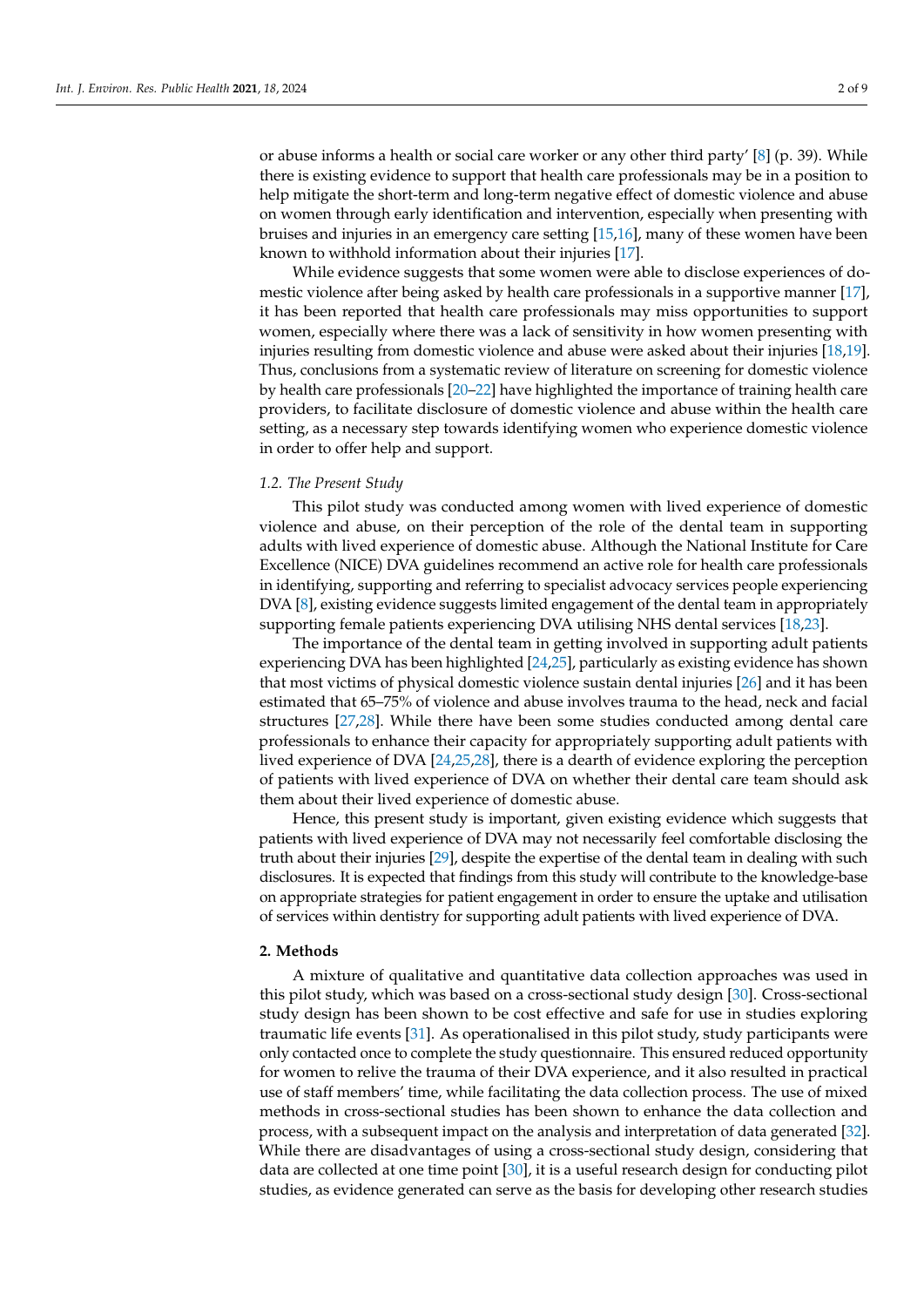on the topic under consideration [\[33\]](#page-8-12). Furthermore, using mixed methods in data collection may provide further insight that might be missed if only one methodological approach was used in data collection [\[30\]](#page-8-9).

## *2.1. Study Aim*

The aim of this pilot study was to understand the perception of women with lived experience of domestic violence and abuse (DVA) on the involvement of the dental team in supporting adult patients with lived experience of DVA.

### *2.2. Recruitment and Data Collection*

Study participants for this pilot study were recruited via a DVA professional service provider in North-West England. Data collection took place between May and July 2018. In accordance with established methodological and ethical approaches, surveys were used for data collection, and staff members within the DVA service facilitated the data collection process in order to protect the anonymity of study participants as well as provide any additional support that might be required, especially if study participants become distressed as a result of participating in this study. In total, 24 women participated in the pilot study. All study participants have a lived experience of domestic abuse, and 22 women (91.7%) were registered with a dentist at the time of the abuse, and at the time of data collection.

#### *2.3. Data Analysis and Management*

# 2.3.1. Quantitative Data

Quantitative data were managed using IBM SPSS version 25 (IBM Corp., Armonk, NY, USA). Descriptive statistics were used to enhance data cleaning, analysis, and interpretation. Findings from the statistical analysis are presented in the results section.

#### 2.3.2. Qualitative Data

Qualitative data were collected as responses to open-ended questions included in the survey. These were entered verbatim into IBM SPSS version 25 as individual survey responses to facilitate textual analysis of the responses. Qualitative analysis was conducted using the Framework approach [\[34\]](#page-8-13) in order to enhance our understanding of quantitative data collected in this study. Hence, as a methodological approach, triangulation was not used in this study.

Using evidence from Gale et al. [\[35\]](#page-8-14), the six stages of Framework Analysis were implemented. However, due to the method used for data collection and the volume of data, some of the stages were combined. As operationalised in this study, stage 1 (transcription) and stage 2 (familiarisation with the interview) were combined, given that the qualitative data were collected as responses to the open-ended questions included in the survey. Stages 3 and 4 (coding and developing an analytical framework) were also combined to ensure that the codes developed informed the analytical framework to be used in understanding the emerging evidence from the qualitative data. Since this was a pilot study, a pragmatic and deductive approach was also adopted in applying the analytical framework and charting data into the framework matrix [\[35\]](#page-8-14).

#### *2.4. Characteristics of Study Participants*

All study participants were adults, over 18 years. As shown in Table [1](#page-3-0) below, although most of the study participants were aged between 18 years and 39 years old ( $N = 19$ ; 79.2%), the highest age groups were women between 35 and 39 years old ( $N = 6$ ; 25%). As a combined group, women aged 40–65 years make up 20.8% of the study participants. The wide spread of the age of study participants highlights the importance of recognising that domestic violence and abuse affect women irrespective of age, with both younger and older women being affected [\[2\]](#page-7-4).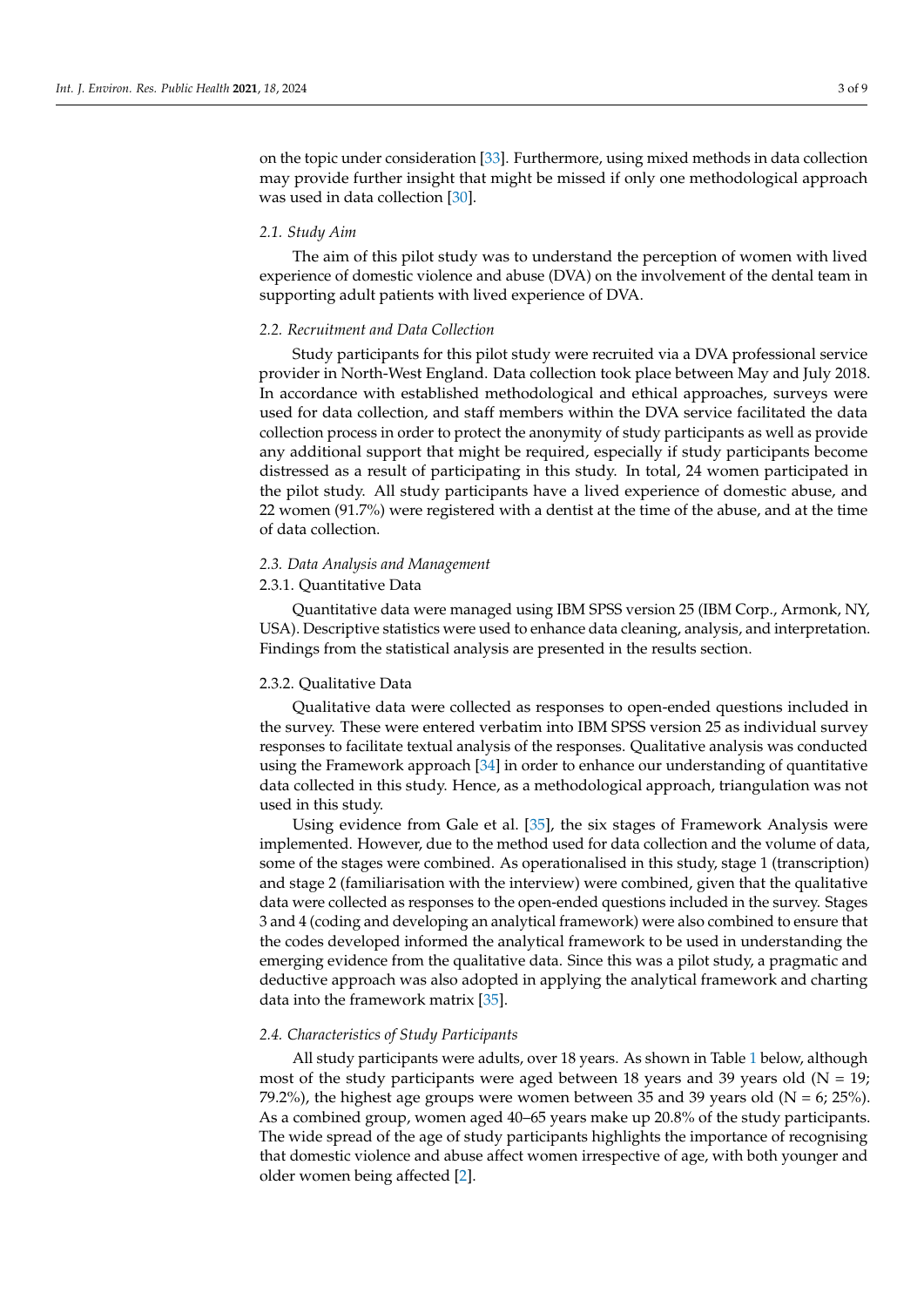| Age                                                  | Frequency      | Percent |
|------------------------------------------------------|----------------|---------|
| $18 - 24$                                            | 5              | 20.8    |
| $25 - 29$                                            | 4              | 16.7    |
| $30 - 34$                                            | 4              | 16.7    |
| $35 - 39$                                            | 6              | 25.0    |
| $40 - 44$                                            | 1              | 4.2     |
| $45 - 49$                                            | 1              | 4.2     |
| $55 - 59$                                            | 2              | 8.3     |
| $60 - 64$                                            | 1              | 4.2     |
| Total                                                | 24             | 100.0   |
| <b>Ethnic Origin</b>                                 | Frequency      | Percent |
| White English/British                                | 14             | 58.3    |
| Mixed (White and Black Caribbean)                    | 1              | 4.2     |
| Mixed (prefer not to say)                            | 2              | 8.3     |
| Mixed (White and Asian)                              | 1              | 4.2     |
| <b>Black Caribbean</b>                               | 1              | 4.2     |
| Pakistani Asian                                      | 5              | 20.8    |
| Total                                                | 24             | 100.0   |
| Number of Years of Registration with Dental Practice | Frequency      | Percent |
| Less than 5 years                                    | 13             | 54.2    |
| 5-10 years                                           | 6              | 25.0    |
| $15+$                                                | 2              | 8.3     |
| Missing                                              | 3              | 12.5    |
| Total                                                | 24             | 100.0   |
| Frequency of Attendance at Dental Appointment        | Frequency      | Percent |
| Twice a year or more                                 | 12             | 50.0    |
| Once a year                                          | 10             | 41.7    |
| Missing                                              | $\overline{2}$ | 8.4     |
| Total                                                | 24             | 100.0   |

<span id="page-3-0"></span>**Table 1.** Characteristics of Study Participants.

Of the 24 study participants, a majority (58.3%) of study participants reported their ethnic origin as White British, followed by 25% of women reporting their ethnic origin as Asian, mainly Pakistani, and 12.3% of women indicating their ethnic origin as Black Caribbean/Mixed White and Black Caribbean. It is interesting to note that none of the study participants were from the Black African ethnic group or the other Asian (such as Chinese) ethnic group. While domestic violence services are available to all women irrespective of ethnic origin, existing evidence has shown that women who have insecure immigration in the UK are less likely to benefit from the range of services provided by professional DVA services [\[36\]](#page-8-15). As study participants were recruited from the population of women living in an accommodation managed by a DVA service provider, it could be inferred that the ethnic group of women in this study may reflect the ethnic origin of their usual service users. Thus, evidence from this pilot study corroborates existing evidence highlighting the lack of representation of ethnic minority and immigrant women in the utilisation of existing professional domestic abuse services [\[29](#page-8-8)[,37\]](#page-8-16).

## **3. Results**

### *3.1. Acceptability of Questioning about Domestic Abuse*

Although previous studies conducted among dentists on their involvement in asking patients about domestic abuse suggests that dentists were afraid of offending patients by asking about domestic abuse [\[38\]](#page-8-17), emerging evidence from this study suggests that patients want to be asked about their experience of DVA, especially if they present with injuries from DVA. As shown in Table [2](#page-4-0) below, 87.5% of respondents in this study indicate that questioning dental patients about domestic abuse is acceptable. This finding corroborates existing evidence [\[39,](#page-8-18)[40\]](#page-8-19) which shows that patients want to be asked about their experience of DVA within the health care setting.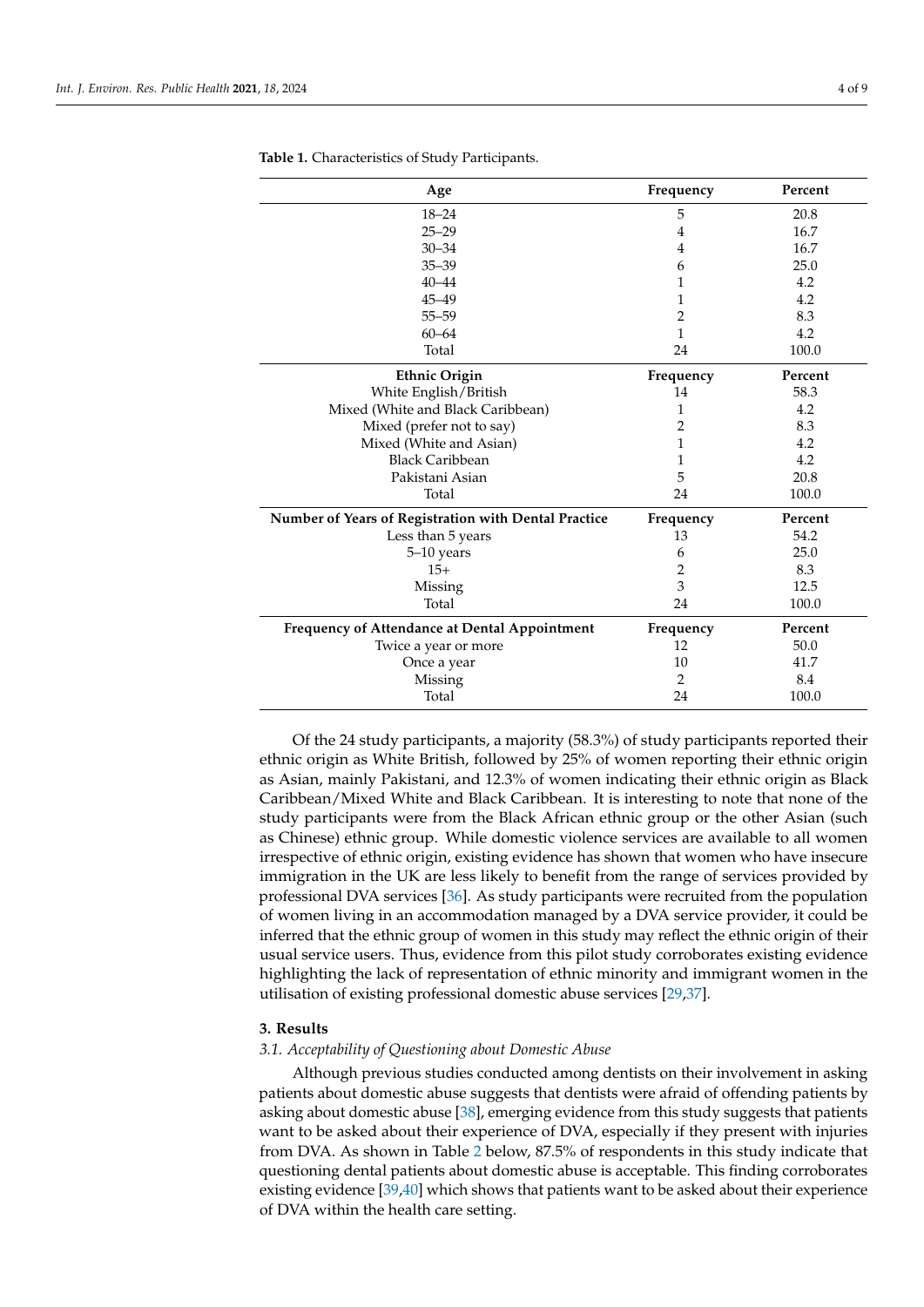| Response       | Frequency | Percent |
|----------------|-----------|---------|
| Disagree       |           | 4.2     |
| Neutral        |           | 4.2     |
| Agree          | 12        | 50.0    |
| Strongly agree | Q         | 37.5    |
| missing value  |           | 4.2     |
| Total          | 24        | 100.0   |

<span id="page-4-0"></span>**Table 2.** Perception of Women on the Acceptability of Questioning about DVA by Dentists.

Although study participants perceived it as part of the duty of the dentists to refer women for additional support once they make a disclosure, there were concerns about the capability of the dentist to respond to DVA. Hence, study participants were supportive of training the dental team on DVA and how to respond.

#### *3.2. Barriers and Facilitators of Help Seeking*

In this section, a narrative summary of the qualitative data is used in discussing the barriers and facilitators of help seeking. As described by Dixon-Woods et al. [\[41\]](#page-8-20), the use of narrative summary in mixed-methods study provides an integrative approach for incorporating evidence from qualitative data into quantitative evidence synthesis.

Despite women agreeing that questioning about IPV is acceptable, when asked about previous disclosure, only one woman had previously disclosed to their dentist. A plausible explanation for this may be that women were not directly asked whether their dental trauma was as a result of DVA. As disclosed by study participants, 70.8% had not disclosed their lived experience of domestic abuse to their dentist (Table [3\)](#page-4-1) despite the potential for being supported by their dental team [\[25\]](#page-8-4).

| Response       | Frequency | Percent |
|----------------|-----------|---------|
| N <sub>0</sub> | 17        | 70.8    |
| Yes            |           | 4.2     |
| Missing value  |           | 16.7    |
| Not applicable |           | 8.3     |
| Total          | 24        | 100.0   |

<span id="page-4-1"></span>**Table 3.** Showing Whether Previous Disclosures Were Made to the Dentist.

In discussing the barriers to disclosure, evidence from the qualitative component of this study found that participant expressed concerns regarding the time available for consultation, the availability of other staff in the room, language barriers and the use of family members as interpreters, limited knowledge about the appropriateness of disclosing to the dentist, the patient's own embarrassment and lack of confidence. These barriers have been reported as common issues with disclosing to staff within health care settings [\[42\]](#page-8-21).

With respect to factors influencing disclosure, a study participant reported that:

*"My Dentist picked up on my problems as I was emotional on a visit last year. He handled it delicately (as did his nurse) he also handed me printed out information on police, victim support, domestic abuse agencies. Even though I denied I needed them (at that time), I did go on to explore more and use them. He saved me!"* (**SP04**)

Based on the experience of the patient above, the awareness of the dental team with respect to handling domestic abuse and the overall health of the patient informed the decision to ask about domestic abuse. As reported by the patient, she did not disclose her experience; however, being given the information required to make an informed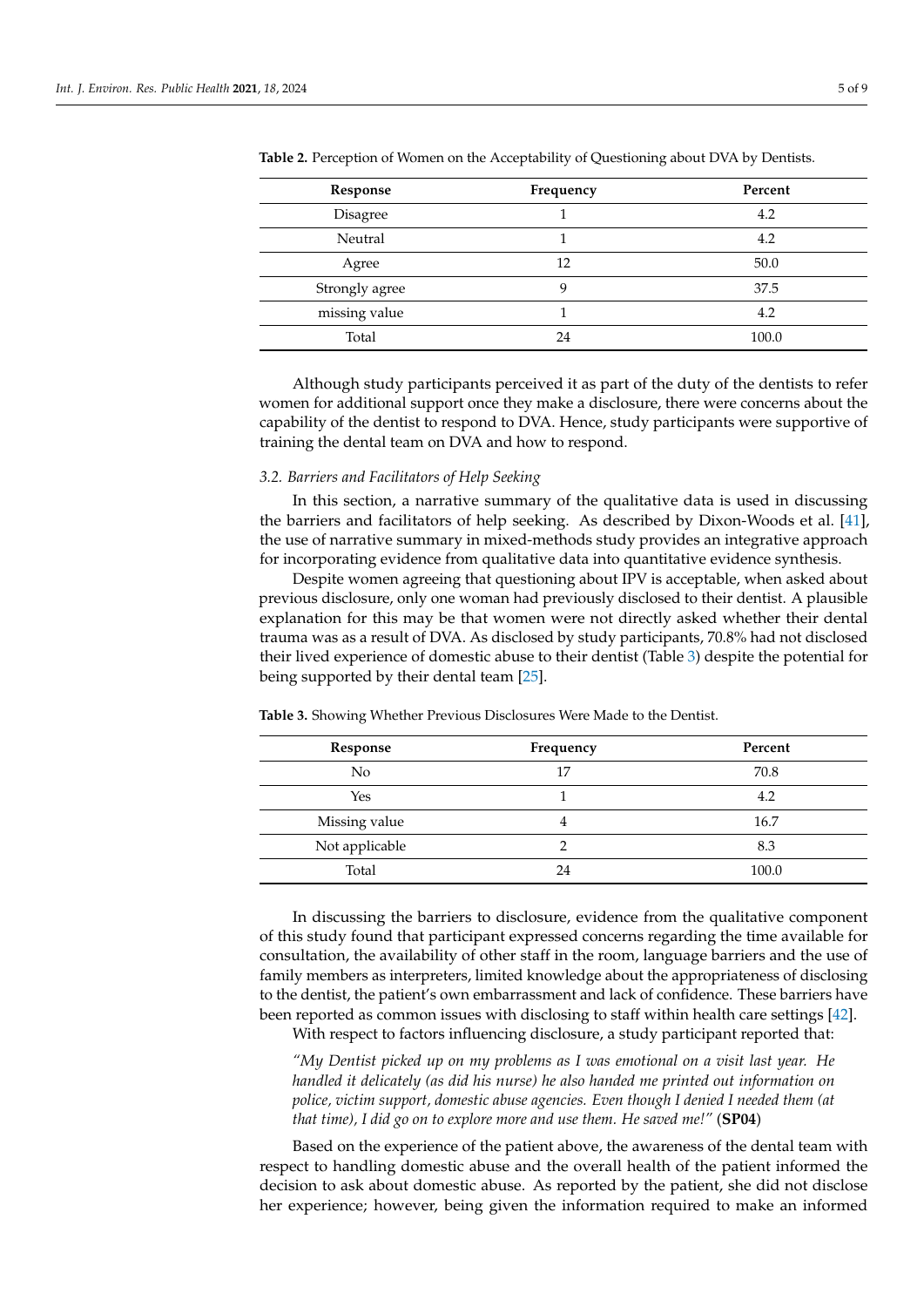decision about seeking help was instrumental in her utilising the services. This evidence corroborates existing evidence that patients need to be asked about their experience and should be signposted to appropriate services [\[24\]](#page-8-3). While it is known that adult patients with lived experience of domestic abuse should be given the autonomy to make the decision about disclosure and help seeking for their abusive experience [\[15\]](#page-7-14), evidence from this pilot study underscores the importance of awareness and willingness on the part of the health care professional in providing appropriate support (such as signposting to relevant services) to enhance the decision-making process.

### **4. Discussion**

# *4.1. Trust and Confidentiality*

Based on evidence from this pilot study, it was observed that women trusted their dentist to act appropriately to support their overall health. This corroborates existing evidence on the importance of trust in disclosures of domestic abuse experience [\[42\]](#page-8-21). However, there were concerns about the safety of women, especially when the perpetrator may be registered at the same dental practice. There is also concern about other team members in the room when disclosure is made, thus highlighting the need to reiterate the relevance of a whole-team approach to handling DVA disclosure within dentistry. Given that the delivery of dental care will involve more than one dental professional in the room, patients need to be made aware that the dental team have a duty of care to ensure confidentiality of issues discussed within the consultation setting.

# *4.2. Patients' Awareness and Knowledge*

As health care professionals, dentists have a duty of care to support the overall health of their patient [\[43\]](#page-8-22). As noted by the study participants, their lack of knowledge about whether they could disclose their DVA experience to the dentist was a hindrance to their help seeking for their DVA experience. While it is not commonly perceived as a likely setting for disclosing DVA, existing evidence has shown that the dental practice is a unique setting that may likely facilitate disclosure, especially as there are opportunities to get the patient on their own, without the partner, a family member, or the perpetrator [\[24](#page-8-3)[,25\]](#page-8-4).

Hence, it is crucial for dental practices to let patients know that they can disclose their experience in a confidential and safe way, without detriment to themselves or at risk of the perpetrator becoming aware.

#### *4.3. Opportunity for Addressing DVA against Adult Patients Utilising Dental Services*

Although existing evidence has identified series of barriers that may prevent the involvement of the dental team in supporting adult patients experiencing DVA [\[25,](#page-8-4)[44\]](#page-8-23), recent increases in the incidence of domestic violence and abuse, as well as the on-going health, social and economic impacts on individual victims, survivors, their families, the NHS, and the wider society make the involvement of the dental team in supporting people experiencing DVA now very important [\[8,](#page-7-7)[24\]](#page-8-3).

Hence, it is vital that patients are aware that their dentist and the dental team are concerned with their overall health, as part of the wider health care team [\[23\]](#page-8-2). While it is not the duty of the dental team to deal with the DVA issue, dentists and their team have a duty of care to respond appropriately to disclosures, by ensuring that patients disclosing a lived experience of DVA are equipped with relevant information required to enable them to make an informed decision about help seeking from appropriate service providers.

Unlike other health care professionals, where it may not be possible to get the patient on their own, especially if the perpetrator or a family member accompanies the patient to the appointment, the nature of dental consultation is such that there are opportunities for patients to be seen by themselves, thereby giving the patient and the dental team an opportunity to ask the patient about domestic abuse incidences if there are concerns. Additionally, as it is likely that patients may be seen twice within a 12 month period,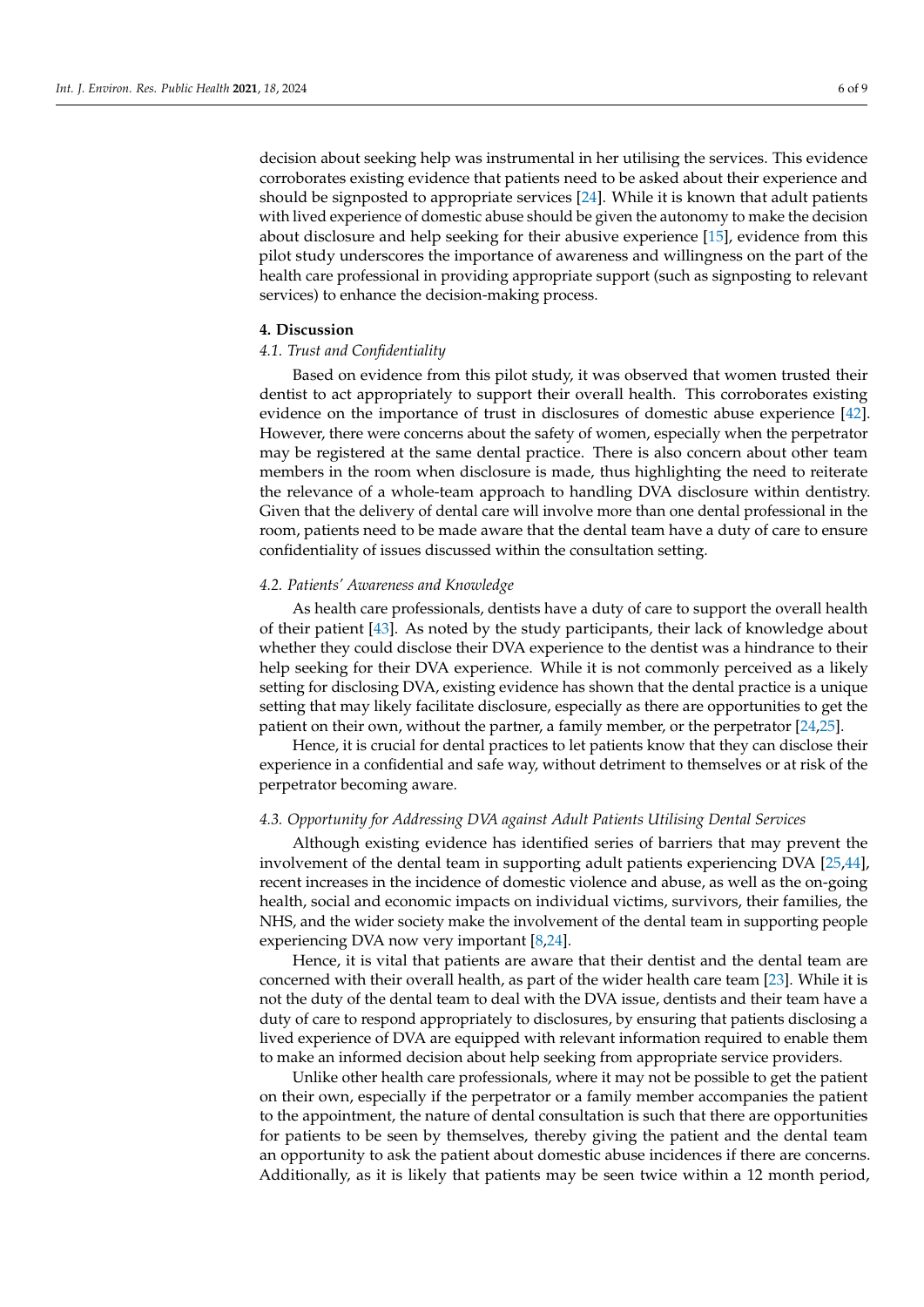the dental team have another opportunity to ask about domestic abuse, especially if a pattern is observed in the dental trauma the patient presents with.

## *4.4. Implication for Practice*

Although an emerging shift in the demographics of dentists has been observed [\[45\]](#page-8-24), many practicing dentists are White British and men [\[45\]](#page-8-24), which may affect the willingness of participants to disclose. This is due to existing evidence which shows that there is a gender dynamics in disclosure and help seeking, with women reported as being more likely to disclose to female health care professionals [\[46](#page-8-25)[,47\]](#page-8-26). Hence, it is essential to ensure that appropriate prevention initiatives are put in place to make dental practices safe for women to disclose. This may be the involvement of dental nurses and hygienists in health education, as well as providing a safe space for women to know that they can disclose to any member of the dental team.

As DVA is not primarily a clinical problem requiring diagnosis of a clinically-qualified health care professional, all relevant staff comprising the dental team need to have access to DV training on how to identify and make a referral to a designated DV professional service. This could be incorporated into the CPD training days, alongside other training such as First Aid and Safeguarding. DV training is different from safeguarding training, as many patients presenting with injuries likely resulting from IPV may not necessarily be vulnerable adults requiring safeguarding.

#### **5. Limitations of This Study**

There are two key limitations that should be considered when interpreting the findings of this study. Firstly, this is a pilot study; hence, the sample size is small, and the findings are not generalisable. While this study provides an insight into the perception of women about the role of the dental team in supporting women with lived experience of domestic abuse, the sample size is not diverse enough to account for varied perceptions, which may be influenced by factors such as, education, socioeconomic status, ethnic origin, and immigration status. In addition, given that patients pay a certain amount for NHS dental services in England, the perception of women with lived experience of DVA who do not have the financial resources to cover their dental services may not have been captured by this pilot study. Similarly, patients who could afford to privately cover the cost of their dental care may also have different experiences with their dental team. Secondly, this study was conducted among women with lived experience of domestic abuse living in an accommodation operated by a DVA service provider in North-West England, thereby excluding the views of men and other groups not supported by professional DVA service providers or living in a DVA accommodation.

#### **6. Conclusions**

This paper reports evidence from a pilot study conducted in North-West England, UK, with the aim of understanding the perception of women with lived experience of domestic violence and abuse (DVA) on the involvement of the dental team in supporting adult patients with lived experience of DVA. Data were collected from 24 women with lived experience of DVA, recruited via a domestic violence and abuse service provider.

Evidence from this study highlights the importance of questioning patients utilising dental services if presenting with dental injuries suspected to be from domestic abuse.

This pilot study corroborates existing evidence on the importance of questioning patients, trust and confidentiality, the safety of women, and the need for the involvement of the dental team in responding appropriately to disclosures of domestic abuse. It was also observed that gender dynamics might impact the disclosure and help-seeking process, with ethnic minority and migrant women not being able to fully access existing services. Furthermore, evidence from this pilot study contributes to the existing knowledge on the need to raise awareness among the patient population that the dental team (as part of the wider health care provider) has a duty of care to support them. In addition, there is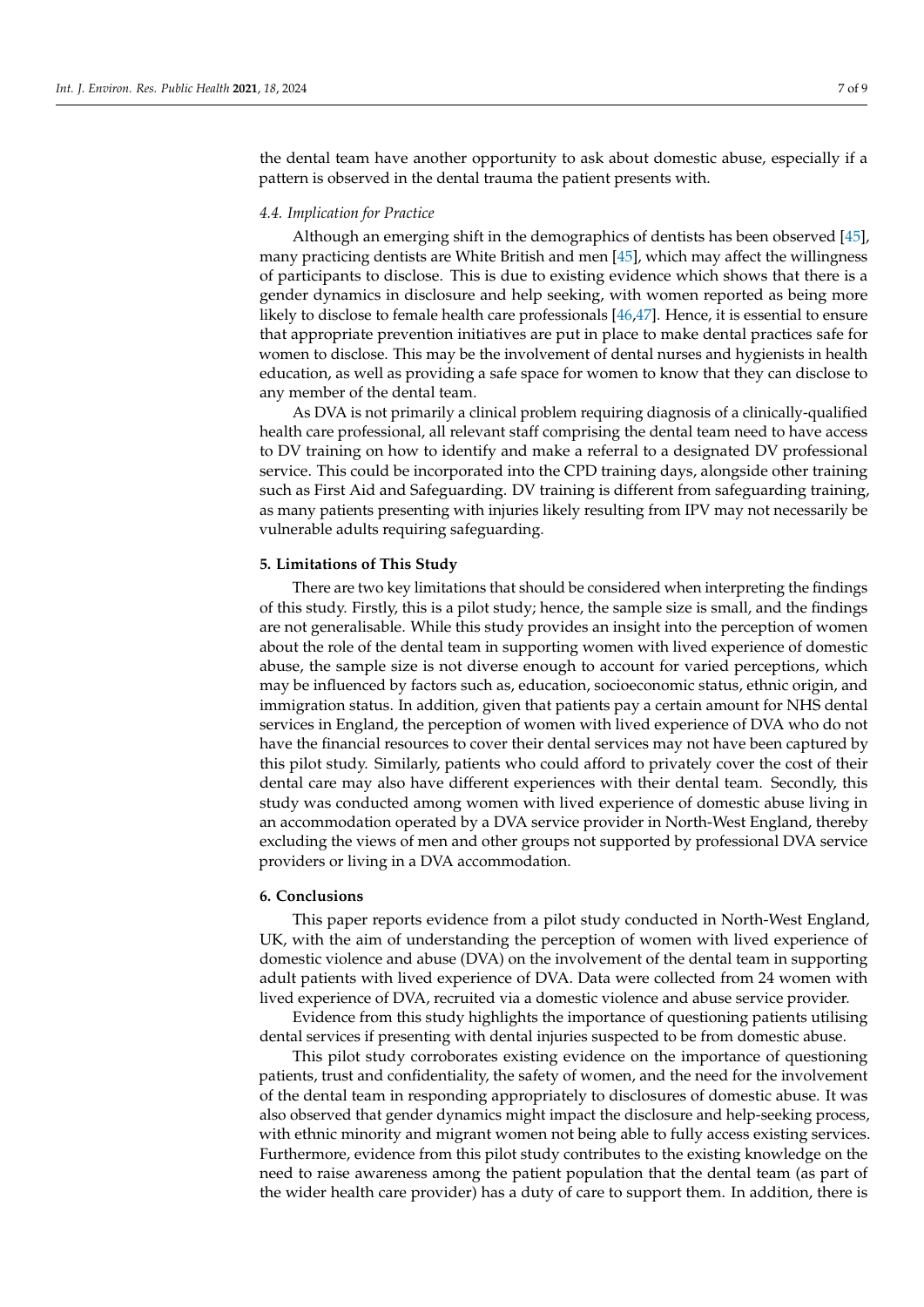a need for on-going training to enhance the capacity of the dental team for appropriately supporting their adult patients with lived experience of DVA.

**Funding:** No external funding was received for this study.

**Institutional Review Board Statement:** Ethical approval for this pilot study was granted by the University of Manchester Research Ethics Committee Project Ref 2018-3928-5525 prior to the commencement of this study. All participants provided written and verbal informed consent.

**Informed Consent Statement:** Informed consent was obtained from all individual participants included in the study. All study participants provided written and verbal informed consent.

**Data Availability Statement:** The datasets generated during and/or analysed during the current study are not publicly available due to ethical approval restrictions but are available from the corresponding author on reasonable request.

**Acknowledgments:** Many thanks to Tanesha Allen for her help with the data collection and entry. Special thanks to staff members from the DVA service for facilitating participant recruitment and the data collection process.

**Conflicts of Interest:** The author declares no conflict of interest.

#### **References**

- <span id="page-7-0"></span>1. Ellsberg, M.; Heise, L. *Researching Violence against Women: A Practical Guide for Researchers and Activists*; World Health Organization, PATH: Washington, DC, USA, 2005.
- <span id="page-7-4"></span>2. Ellsberg, M.; Jansen, H.A.; Heise, L.; Watts, C.H.; Garcia-Moreno, C. Intimate partner violence and women's physical and mental health in the WHO multi-country study on women's health and domestic violence: An observational study. *Lancet* **2008**, *371*, 1165–1172. [\[CrossRef\]](http://doi.org/10.1016/S0140-6736(08)60522-X)
- <span id="page-7-1"></span>3. Krug, E.G.; Mercy, J.A.; Dahlberg, L.L.; Zwi, A.B. The world report on violence and health. *Lancet* **2002**, *360*, 1083–1088. [\[CrossRef\]](http://doi.org/10.1016/S0140-6736(02)11133-0)
- <span id="page-7-2"></span>4. Bohn, D.K. Domestic violence and pregnancy: Implications for practice. *J. Nurse-Midwifery* **1990**, *35*, 86–98. [\[CrossRef\]](http://doi.org/10.1016/0091-2182(90)90064-C)
- <span id="page-7-3"></span>5. Montalvo-Liendo, N. Cross-cultural factors in disclosure of intimate partner violence: An integrated review. *J. Adv. Nurs.* **2009**, *65*, 20–34. [\[CrossRef\]](http://doi.org/10.1111/j.1365-2648.2008.04850.x)
- <span id="page-7-5"></span>6. HM Government. A Call to End Violence against Women and Girls: Action Plan 2014. Available online: [https://www.gov.uk/](https://www.gov.uk/government/uploads/system/uploads/attachment_data/file/287758/VAWG_Action_Plan.pdf) [government/uploads/system/uploads/attachment\\_data/file/287758/VAWG\\_Action\\_Plan.pdf](https://www.gov.uk/government/uploads/system/uploads/attachment_data/file/287758/VAWG_Action_Plan.pdf) (accessed on 18 February 2021).
- <span id="page-7-6"></span>7. Taket, A.; Nurse, J.; Smith, K.; Watson, J.; Shakespeare, J.; Lavis, V.; Cosgrove, K.; Mulley, K.; Feder, G. Routinely asking women about domestic violence in health settings. *BMJ* **2003**, *327*, 673–676. [\[CrossRef\]](http://doi.org/10.1136/bmj.327.7416.673)
- <span id="page-7-7"></span>8. National Institute for Health and Care Excellence. Domestic Violence and Abuse: How Health Services, Social Care and the Organisations They Work with Can Respond Effectively. Available online: <https://www.nice.org.uk/guidance/ph50> (accessed on 18 February 2021).
- <span id="page-7-8"></span>9. Alhabib, S.; Nur, U.; Jones, R. Domestic violence against women: Systematic review of prevalence studies. *J. Fam. Violence* **2010**, *25*, 369–382. [\[CrossRef\]](http://doi.org/10.1007/s10896-009-9298-4)
- <span id="page-7-9"></span>10. United Nations General Assembly. *Declaration on the Elimination of Violence Against Women*; United Nations: Geneva, Switzerland, 1993.
- <span id="page-7-10"></span>11. Price, S.; Baird, K.; Salmon, D. Does routine antenatal enquiry lead to an increased rate of disclosure of domestic abuse? Findings from the Bristol Pregnancy and Domestic Violence Programme. *Evid. Based Midwifery* **2007**, *5*, 100–106.
- <span id="page-7-11"></span>12. Rose, D.; Trevillion, K.; Woodall, A.; Morgan, C.; Feder, G.; Howard, L. Barriers and facilitators of disclosures of domestic violence by mental health service users: Qualitative study. *Br. J. Psychiatry* **2011**, *198*, 189–194. [\[CrossRef\]](http://doi.org/10.1192/bjp.bp.109.072389) [\[PubMed\]](http://www.ncbi.nlm.nih.gov/pubmed/21160053)
- <span id="page-7-12"></span>13. Department of Health. *Domestic Violence: A Resource Manual for Health Care Professionals*; UK Department of Health: London, UK, 2000.
- <span id="page-7-13"></span>14. Department of Health. *Responding to Domestic Abuse: A Handbook for Health Professionals*; UK Department of Health: London, UK, 2005.
- <span id="page-7-14"></span>15. Garcia-Moreno, C. Dilemmas and opportunities for an appropriate health-service response to violence against women. *Lancet* **2002**, *359*, 1509–1514. [\[CrossRef\]](http://doi.org/10.1016/S0140-6736(02)08417-9)
- <span id="page-7-15"></span>16. Guth, A.A.; Pachter, H.L. Domestic violence and the trauma surgeon. *Am. J. Surg.* **2000**, *179*, 134–140. [\[CrossRef\]](http://doi.org/10.1016/S0002-9610(00)00245-2)
- <span id="page-7-16"></span>17. Bacchus, L.; Mezey, G.; Bewley, S. Experiences of seeking help from health professionals in a sample of women who experienced domestic violence. *Health Soc. Care Community* **2003**, *11*, 10–18. [\[CrossRef\]](http://doi.org/10.1046/j.1365-2524.2003.00402.x)
- <span id="page-7-17"></span>18. Feder, G.S.; Long, C. Report from the Domestic Violence Sub-Group: Responding to Violence Against Women and Children— The Role of the NHS.; Taskforce on the Health Aspects of Violence Against Women and Children. Available online: [http:](http://fflm.ac.uk/upload/documents/1268670156.pdf) [//fflm.ac.uk/upload/documents/1268670156.pdf](http://fflm.ac.uk/upload/documents/1268670156.pdf) (accessed on 18 February 2021).
- <span id="page-7-18"></span>19. Sleutel, M.R. Women's experiences of abuse: A review of qualitative research. *Issues Ment. Health Nurs.* **1998**, *19*, 525–539. [\[CrossRef\]](http://doi.org/10.1080/016128498248827)